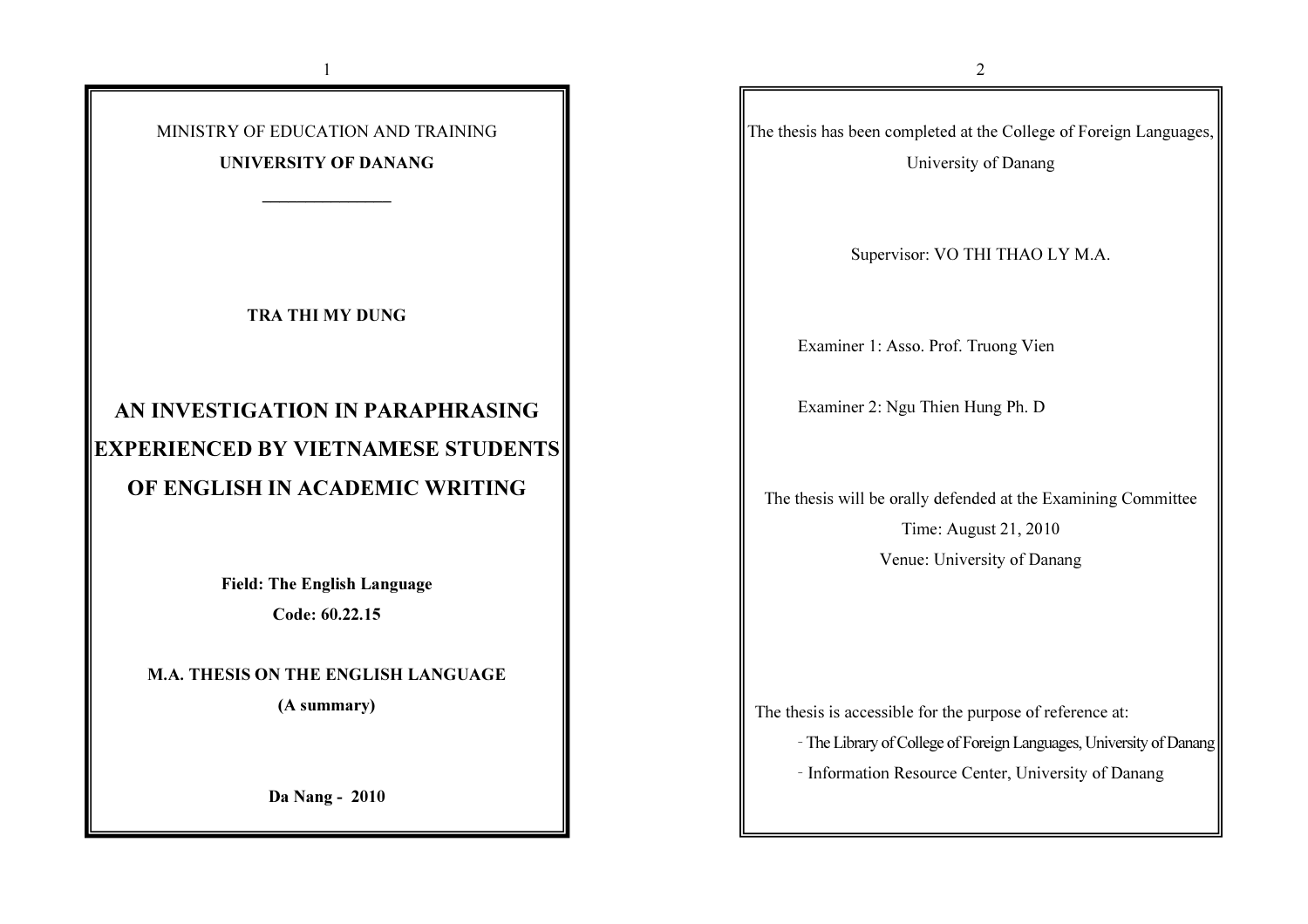#### 3

## **Chapter 1 INTRODUCTION**

#### **1.1. RATIONALE**

The research title "An investigation in paraphrasing experienced by Vietnamese students of English in academic writing" was chosen in order to bring awareness not only to Vietnamese students of English, but also to teachers of English, about how to teach English and how to paraphrase the original sources effectively and to find methods to help students achieve better ways of paraphrasing.

#### **1.2. AIMS AND OBJECTIVES**

**1.2.1. Aims:** This study aims to investigate how Vietnamese students of English paraphrase in academic writing, and to suggest solutions to improve paraphrasing skills for fourth-year students in the College of Foreign Languages-University of Da Nang.

**1.2.2. Objectives** : There are four objectives in the study:

- Describe/identify common mistakes of paraphrasing in academic writing.

- Predict possible mistakes by students when paraphrasing (at word &phrase, sentence and paragraph levels) in academic writing.

- Find out reasons why they perform badly.

- Suggest some implications for teaching and learning the problematic paraphrasing skills.

#### **1.3. SCOPE OF THE STUDY**

 Due to the limitation of time and resource, the investigation will be restricted to the fourth-year students studying at the College

of Foreign Languages-University of Da Nang on paraphrasing of word & phrase, sentence and paragraph levels.

#### **1.4. QUESTIONS OF THE STUDY**

1. What are strategies to create a good paraphrase?

2. Which mistakes do students often make when paraphrasing (at word & phrase, sentence and paragraph levels)?

3. What are possible causes of mistakes?

4. What are effective ways and activities that teachers of English at colleges can apply to correct common mistakes and improve students' paraphrasing skill in academic writing?

5. What are paraphrasing techniques that Vietnamese students of English can use to improve their paraphrasing skill in their academic writing?

#### **1.5. ORGANIZATION OF THE STUDY**

**Chapter 1** "Introduction"

**Chapter 2** "Literature Review"

**Chapter 3** "Research Design and Methodology"

**Chapter 4** "Findings and Discussions"

**Chapter 5** "Conclusions and Recommendation"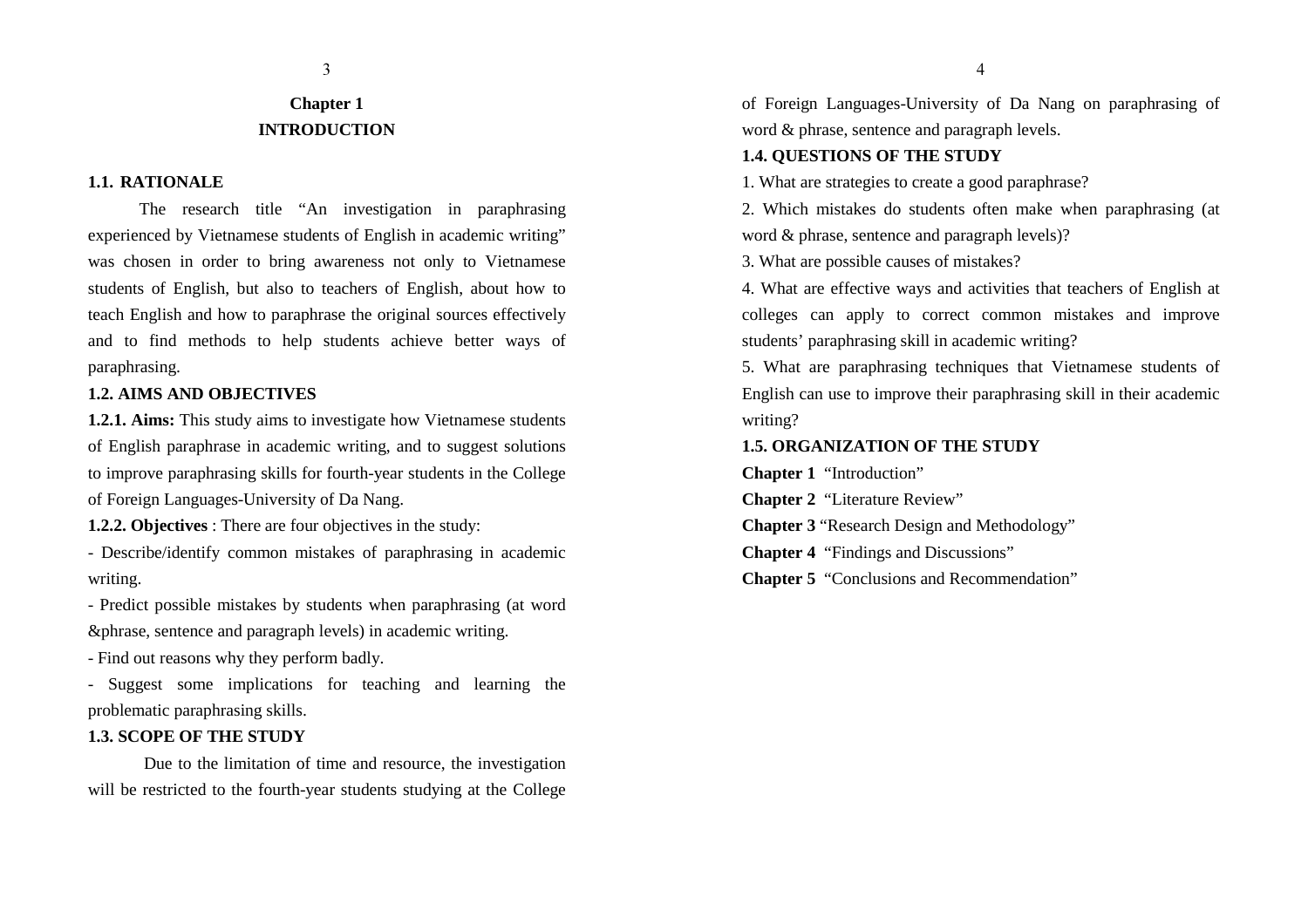## **Chapter 2LITERATURE REVIEW**

#### **2.1. PREVIOUS STUDIES**

- Jan Frodesen, University of California-Santa Barbara, in his work "a pre-paraphrasing mini-lesson" to develop paraphrasing skills in high school

- The handout by Matthew Hedstrom, Undergraduate Writing Center, University of Texas at Austin [39]

- Authors of series of Toefl Ibt. [14], [18], [21],

- Purdue OWL [40]

**-** Ahn Michelle [June, 1999], on his research *How Do I Teach My Students to Paraphrase Academic Content in Order to Improve Their Reading Comprehension*

**2.2. THEORETICAL BACKGROUND** 

**2.2.1. Definition of Paraphrase**

**2.2.2. Kinds of Paraphrase**

*2.2.2.1. Changing Structure and Grammar*

**a) Active versus passive** 

**b) Positive versus negative** 

**c) Long sentence to short sentences** 

**d) Expand phrases for clarity** 

**e) Shorten phrases for conciseness** 

*2.2.2.2. Changing Word*

*a) Changing Word Order*

*b) Changing Parts of Speech* 

**1) Paraphrase using synonyms** 

**2) Paraphrase using definitions** 

**3) Paraphrasing using antonyms**  *2.2.2.3. Changing Structure of Idea*<sup>s</sup> **2.2.3. Paraphrase Paragraphs2.2.4. Reasons for Paraphrasing***2.2.4.1. Differences between Quoting, Paraphrasing and Summarizing2.2.4.2. Reasons for Paraphrasing***1)** It is better than quoting information from an undistinguished passage. **2)** It helps you control the temptation to quote too much. **3)** The mental process required for successful paraphrasing helps you to grasp the full meaning of the original. **4)** You could rewrite the original text in another way or style by changing the words, the sentence structure or the order of ideas to help your readers or listeners understand the original more easily. **2.2.5. Mistakes in Paraphrasing Skill**  *2.2.5.1. Mistakes in Changing Words2.2.5.2. Mistakes in Changing Word Order or Structure2.2.5.3. Mistakes in Changing Grammar2.2.5.4. Mistakes in Changing Order of Ideas2.2.5.5. Original Text and Plagiarism a) Plagiarism and Types of Plagiarism***Definition of Plagiarism Types of Plagiarism 1) Outright Copying2) Paraphrase plagiarism3) Patchwork plagiarism**

**4) Stealing an apt term**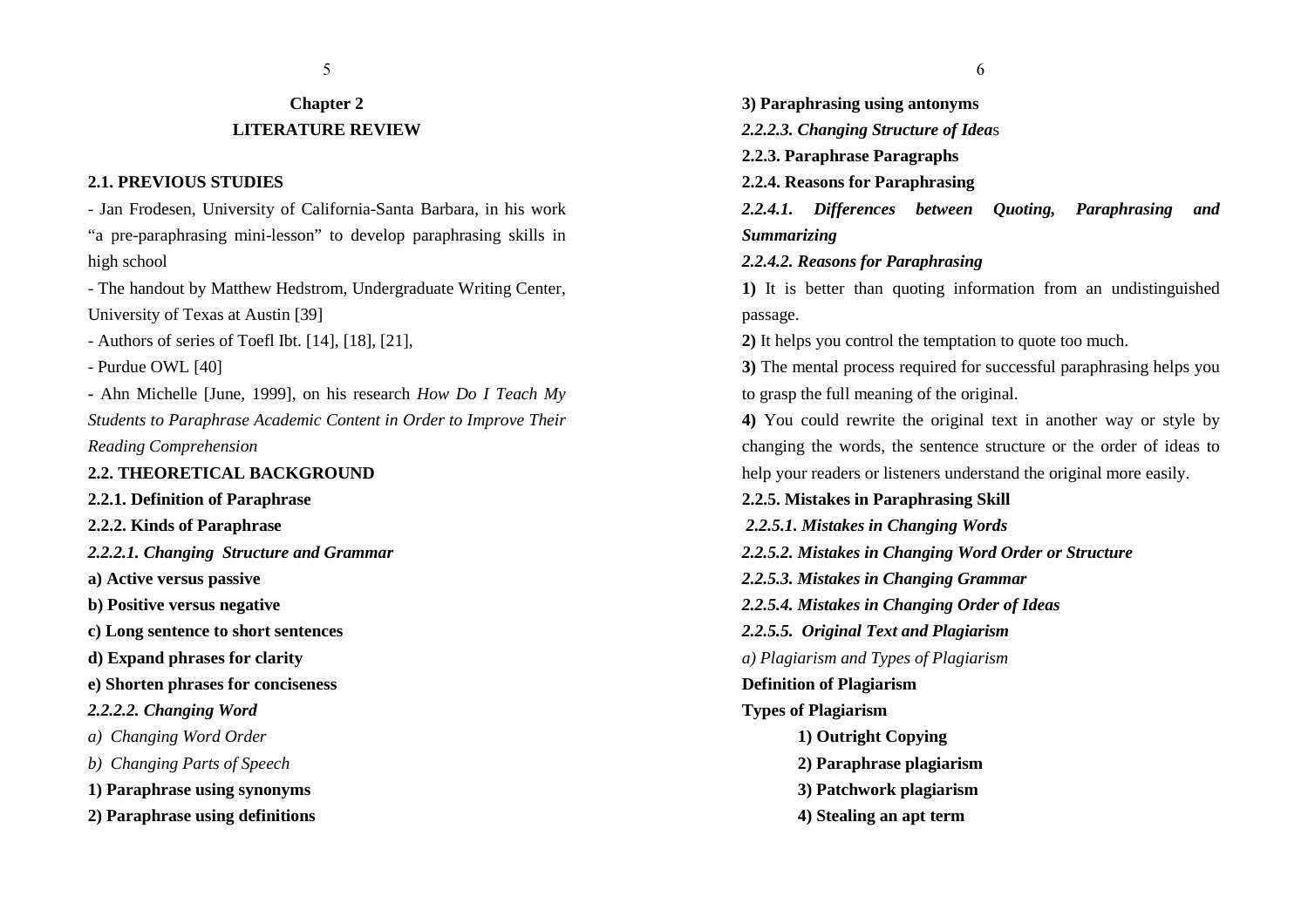#### *b) Avoiding Plagiarism*

#### **2.2.6. Strategies to Create a Good Paraphrase**

#### *2.2.6.1. Criteria for Good Paraphrasing*

• Include all important ideas mentioned in the original passage but not in the same order.

- Keep the length approximately the same as the original.
- Do not stress any single point more than another.
- Do not change the meaning by adding your own thoughts or views.
- Do not use the original sentence structure.

#### *2.2.6.2. Tips for Paraphrasing*

**STEP 1:** Read the original passage several times until you understand it fully.

**STEP 2:** Write your paraphrase from memory. Include as much of the information as you remember. Do not look at the original while you are writing.

**STEP 3:** Check your paraphrase against the original for accuracy and completeness. **If necessary, add points you have missed.** 

**STEP 4:** Name the source of the original passage in parentheses at the end of your paraphrase [13].

## **Chapter 3 RESEARCH DESIGN AND METHODOLOGY**

#### **3.1. RESEARCH DESIGN AND METHOD**

 The research is a descriptive study using qualitative and quantitative information.

#### **3.2. DESCRIPTION OF POPULATION AND SAMPLES**

#### **3.2.1. Population**

The fourth-year students and the Graduation Papers of graduates of the Da Nang College of Foreign Languages.

#### **3.2.2. Sample**

*3.2.2.1. The Diagnostic Test (Part A: Word and Phrase level; Part B: Sentence level and Part C: Paragraph level).* 

*3.2.2.2. Questionnaire* consisting of 15 questions

*3.2.2.3. The Graduation Papers* (15 Graduation Papers)

## **3.3 DATA COLLECTION AND ANALYSIS**

#### **3.3.1. Data Collection**

 The Diagnostic Test, Questionnaire and 15 Graduation Papers were the main sources of data.

## **3.3.2 Data Analysis**

The Questionnaire was analyzed qualitatively and quantitatively into 4 categories:

1. Students' ability to learn paraphrasing skills

2. Students' preference and difficulties of paraphrasing

3. Students' awareness of, and avoidance of plagiarism

4. Students' improvement of paraphrasing skills

The Diagnostic Test was analyzed qualitatively and quantitatively to determine mistakes, then these mistakes were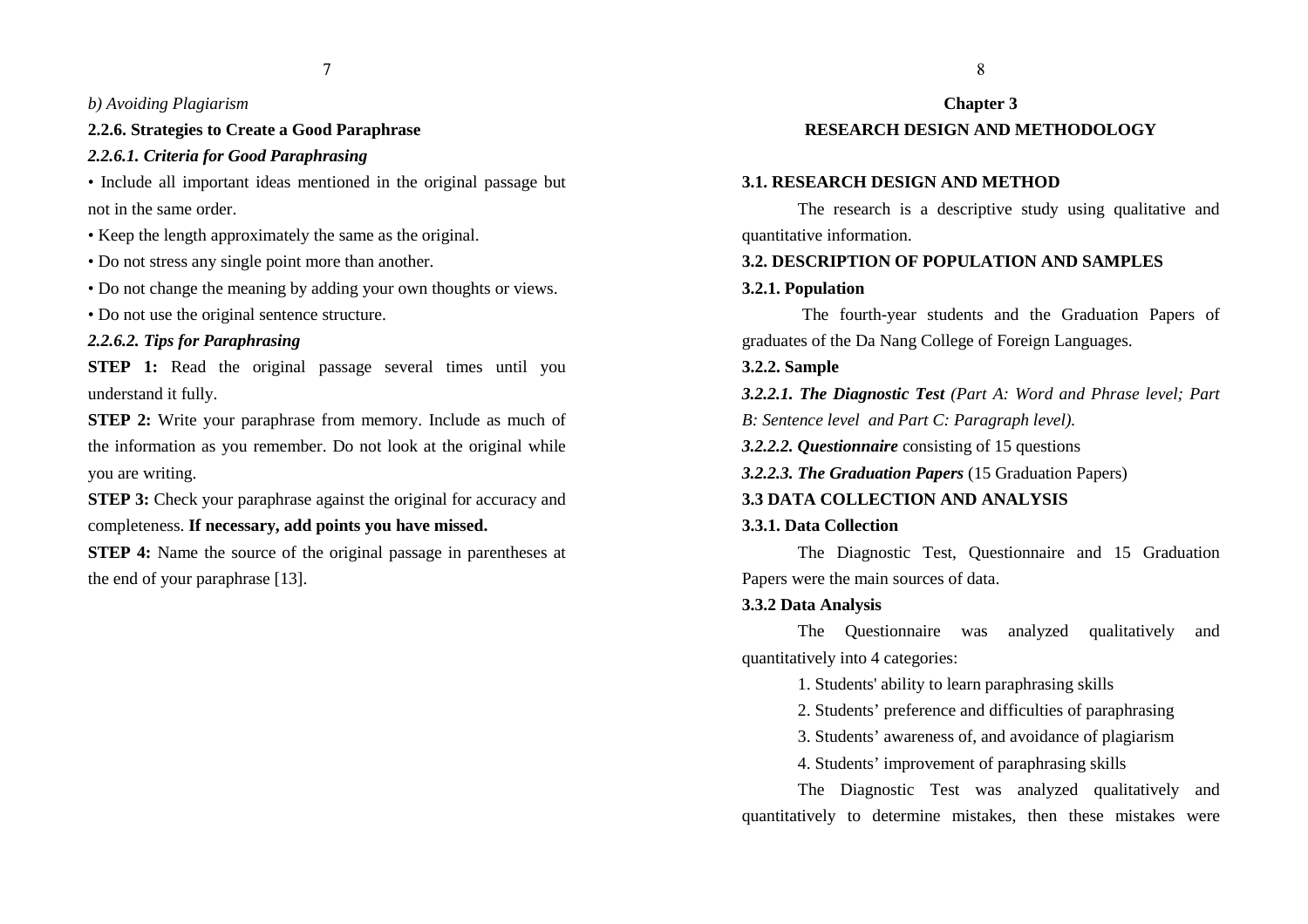classified into 3 categories: word & phrase, sentence and paragraph levels. At each level, mistakes were classified according to 5 types of mistakes in paraphrasing skills.

The Graduation Papers were read thoroughly to collect paraphrased paragraphs and their origins; then were analysed qualitatively and quantitatively to determine mistakes; next, these mistakes were classified into category 1: paragraph level. Then they were classified as mistakes in paraphrasing skills.

## **Chapter 4 FINDINGS AND DISCUSSIONS**

#### **4.1. OVERVIEW**

#### **4.2. RESULTS**

**4.2.1 Data Collected from Students' Questionnaire**

*4.2.1.1. Students' Awareness of Paraphrasing Skills*

#### **Table 4.1. Students' Awareness of Paraphrasing Skills**

|           |                      | Right          | 73%   |
|-----------|----------------------|----------------|-------|
|           | What is paraphrase   | Wrong          | 26%   |
|           |                      | Other          | $1\%$ |
|           |                      | One            | 8%    |
|           |                      | Two            | 30%   |
| Awareness | Kinds of paraphrase  | Three          | 32%   |
|           |                      | Four           | 21%   |
|           |                      | Do not         | 9%    |
|           |                      | remember       |       |
|           | Differences between  | Yes            | 49%   |
|           | quoting, summarizing | N <sub>0</sub> | 11%   |
|           | and paraphrasing     | Not sure       | 40%   |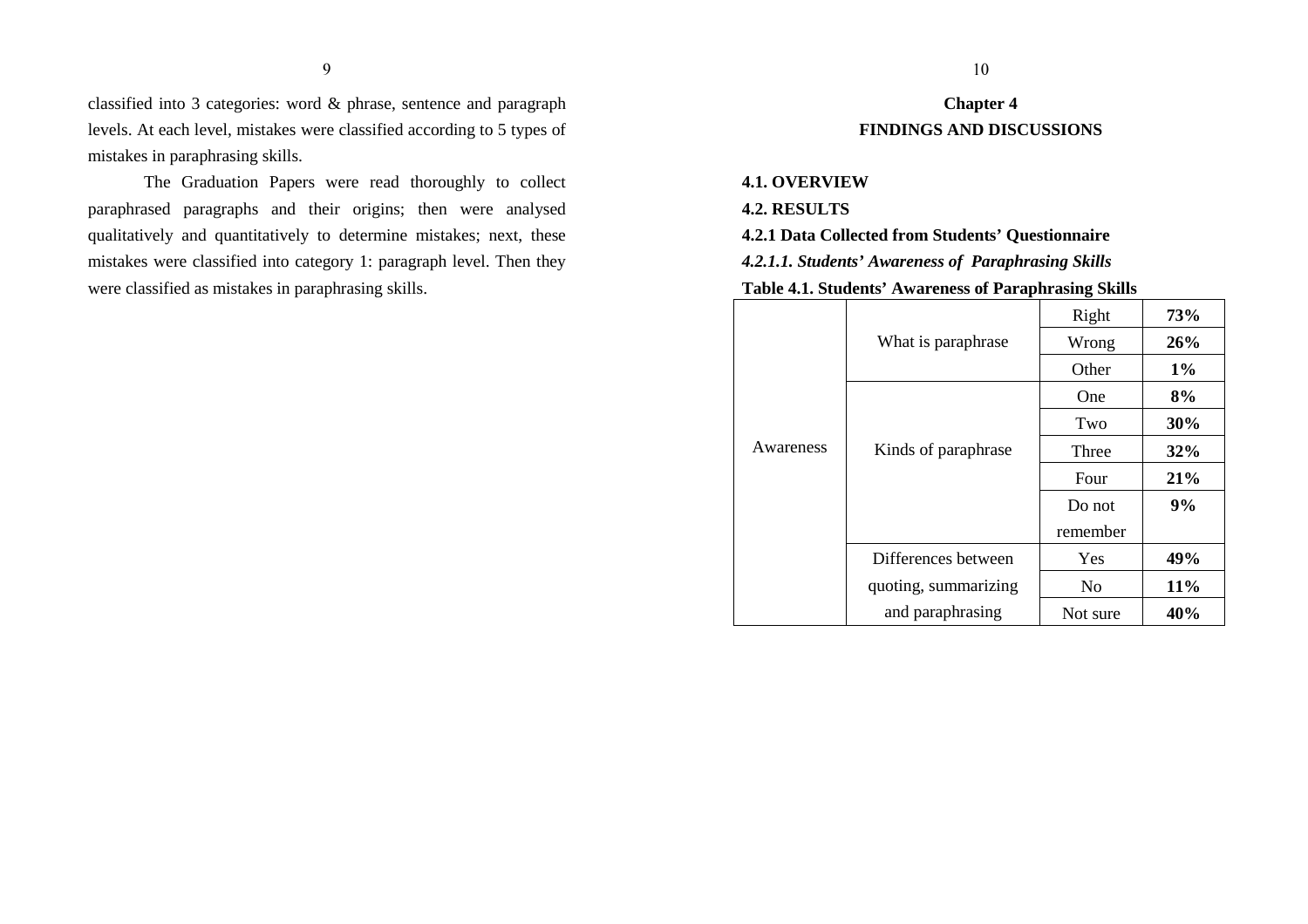## *4.2.1.2. Students' Preference and Difficulties of Paraphrasing***Table 4.2. Students' Preference and Difficulties of Paraphrasing**

|                     |                             | 0     |
|---------------------|-----------------------------|-------|
|                     | Changing word               | 43%   |
|                     | Changing sentence           | 47%   |
|                     | structure                   |       |
|                     | Changing structure of ideas | 40%   |
| Preference          | Changing word order         | 13%   |
|                     | Word level                  | 22%   |
|                     | Phrase level                | 36%   |
|                     | Sentence level              | 46%   |
|                     | Paragraph level             | 20%   |
|                     | Changing structure of ideas | 60%   |
| <b>Difficulties</b> | Changing word order         | 8%    |
|                     | Changing sentence           | 29%   |
|                     | structure                   |       |
|                     | Changing word               | 11%   |
|                     | Other                       | $1\%$ |

## *4.2.1.3. Students' Awareness of Plagiarism and Its Avoidance*  **Table 4.3. Students' Awareness of Plagiarism and Its Avoidance**

|            |           |                          | Right     | 86% |
|------------|-----------|--------------------------|-----------|-----|
|            |           |                          | Wrong     | 10% |
|            |           | Definition               | Do not    | 4%  |
|            |           |                          | know      |     |
|            |           |                          | One       | 17% |
|            | Awareness |                          | Two       | 44% |
|            |           |                          | Three     | 22% |
| Plagiarism |           | Types of plagiarism      | Four      | 11% |
|            |           |                          | Do<br>not | 6%  |
|            |           |                          | know      |     |
|            | Ways to   | Take<br>notes in<br>your | 22%       |     |
|            | Avoid     | own words                |           |     |
|            |           | Acknowledge              | 10%       |     |
|            |           | quotations               |           |     |
|            |           | explicit<br>about<br>Be  | 13%       |     |
|            |           | using ideas of other     |           |     |
|            |           | people                   |           |     |
|            |           | All of the above         | 56%       |     |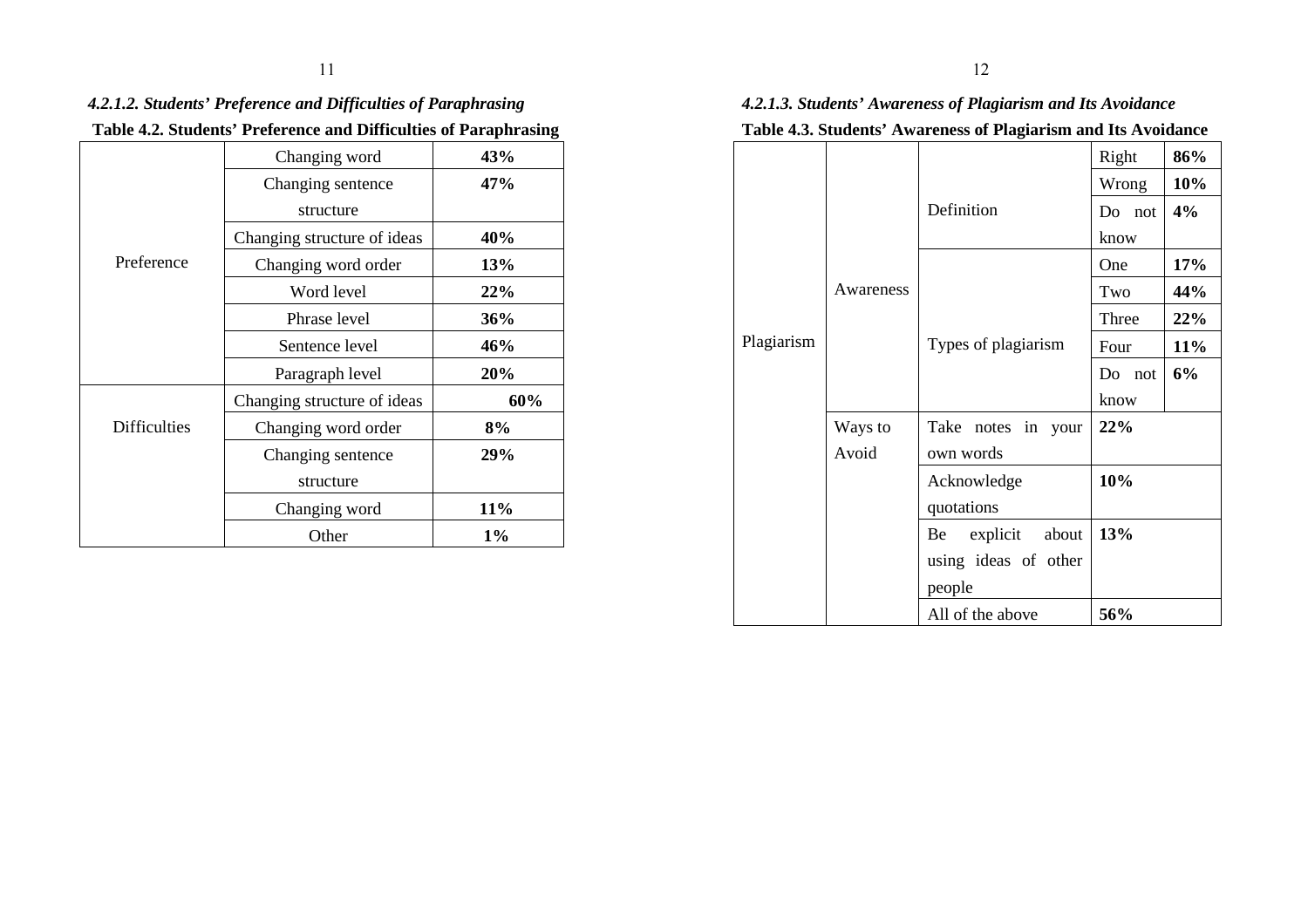## *4.2.1.4. Students' Improvement of Paraphrasing Skills*  **Table 4.4. Students' Improvement of Paraphrasing Skills**

|             |           | Reading more books           | 49%        |
|-------------|-----------|------------------------------|------------|
|             |           | Practicing more exercises    | <b>51%</b> |
|             | Students' | Asking for teachers' help    | 13%        |
|             | ways      | Studying and discussing with | 20%        |
| Improvement |           | friends                      |            |
|             |           | Explaining more              | 20%        |
|             |           | Giving more exercises        | <b>19%</b> |
|             | Teachers' | Working and discussing in    | 3%         |
|             | help      | groups                       |            |
|             |           | All of the above             | 60%        |

**4.2.2. Data Collected from the Diagnostic Test***4.2.2.1. Mistakes in Paraphrasing at Word & Phrase Level Made by the Fourth – year Students* .

**Table 4.5. Percentage of Acceptable and Unacceptable Answers at Word & Phrase Level** 

| Phrase & word level      |                   |              |  |
|--------------------------|-------------------|--------------|--|
| Choosing the words or    | Acceptable answer | Unacceptable |  |
| phrases with the same    |                   | answer       |  |
| meaning                  |                   |              |  |
| $1*$                     | 86%               | <b>14%</b>   |  |
| 2                        | 76%               | 24%          |  |
| 3                        | 56%               | 44%          |  |
| 4                        | 65%               | 35%          |  |
| 5                        | 46%               | 54%          |  |
| Replacing the underlined | Acceptable answer | Unacceptable |  |
| words by their synonyms  |                   | answer       |  |
| 6                        | 43%               | 57%          |  |
| 7                        | 37%               | 63%          |  |
| 8                        | 35%               | 65%          |  |
| 9                        | 11%               | 89%          |  |
| 10                       | 78%               | 22%          |  |

 $* 1 - 10$ : the order of 10 sentences in part A in the Diagnostic test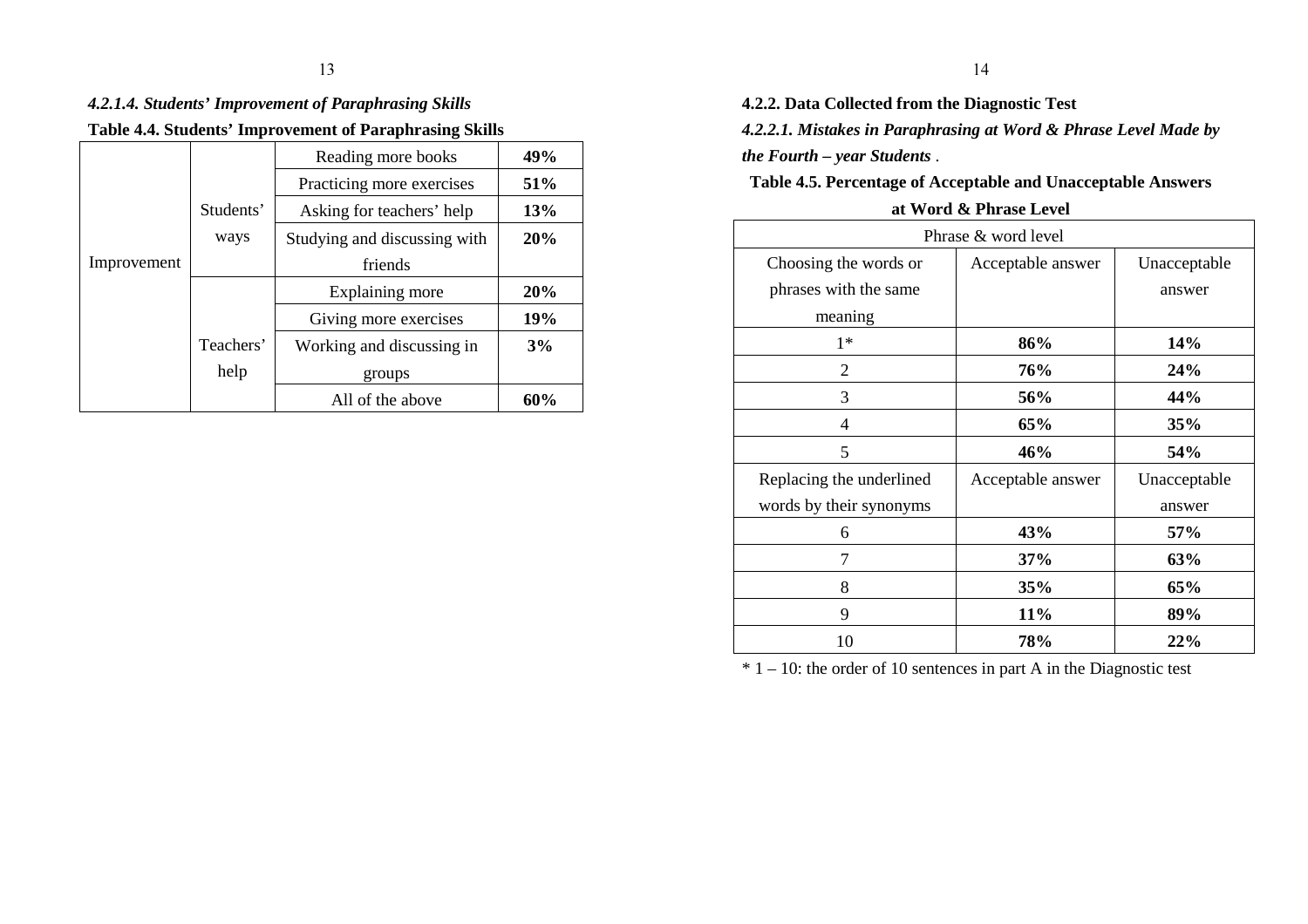## *4.2.2.2. Mistakes in Paraphrasing at Sentence Level Made by the Fourth – year Students*

## **Table 4.6. Percentage of Acceptable and Unacceptable Answers**

**(section I) at Sentence Level** 

| Sentence level    |                   |                     |  |  |
|-------------------|-------------------|---------------------|--|--|
| Choosing the best | Acceptable answer | Unacceptable answer |  |  |
| paraphrase for    |                   |                     |  |  |
| each sentence     |                   |                     |  |  |
| $1*$              | 16%               | 84%                 |  |  |
| $\overline{2}$    | 40%               | 58%                 |  |  |
| 3                 | 34%               | 62%                 |  |  |
| 4                 | 30%               | 68%                 |  |  |
| 5                 | 60%               | 36%                 |  |  |

\* 1 -5: the order of 5 sentences in section I of part B in the Diagnostic

test

## **Table 4.7. Percentage of Common Mistakes (section II) at**

| <b>Sentence Level</b> |                       |               |  |
|-----------------------|-----------------------|---------------|--|
| Sentence level        | Kinds of mistake      | Percentage of |  |
|                       |                       | mistake       |  |
|                       | Changing word         | 33.2%         |  |
| Paraphrase into       | Changing grammar $\&$ | 16%           |  |
| two different ways    | structure             |               |  |

## **Table 4.8. Percentage of Common Mistakes (section III) at**

| <b>Sentence Level</b> |            |              |                 |            |  |
|-----------------------|------------|--------------|-----------------|------------|--|
| Sentence              | Successful | Unsuccessful | <b>Mistakes</b> | Percentage |  |
| level                 |            |              |                 | of mistake |  |
|                       |            |              | Changing        | 24%        |  |
| Extract               | 44.8%      | 55.2%        | word            |            |  |
| three ideas           |            |              | Changing        | 16.4%      |  |
| from each             |            |              | structure       |            |  |
| complex               |            |              | &               |            |  |
| sentence              |            |              | grammar         |            |  |

## *4.2.2.3. Mistakes in Paraphrasing at Paragraph Level Made by the Fourth – year Students*

*4.2.2.3.1. Data Collected from Diagnostic Test* 

## **Table 4.9. Percentage of Acceptable & Unacceptable Answers**

## **(section I) at Paragraph Level**

| Paragraph level     |                   |              |  |
|---------------------|-------------------|--------------|--|
| Choosing the best   | Acceptable answer | Unacceptable |  |
| paraphrase for each |                   | answer       |  |
| paragraph           |                   |              |  |
|                     | $34.5\%$          | $65.5\%$     |  |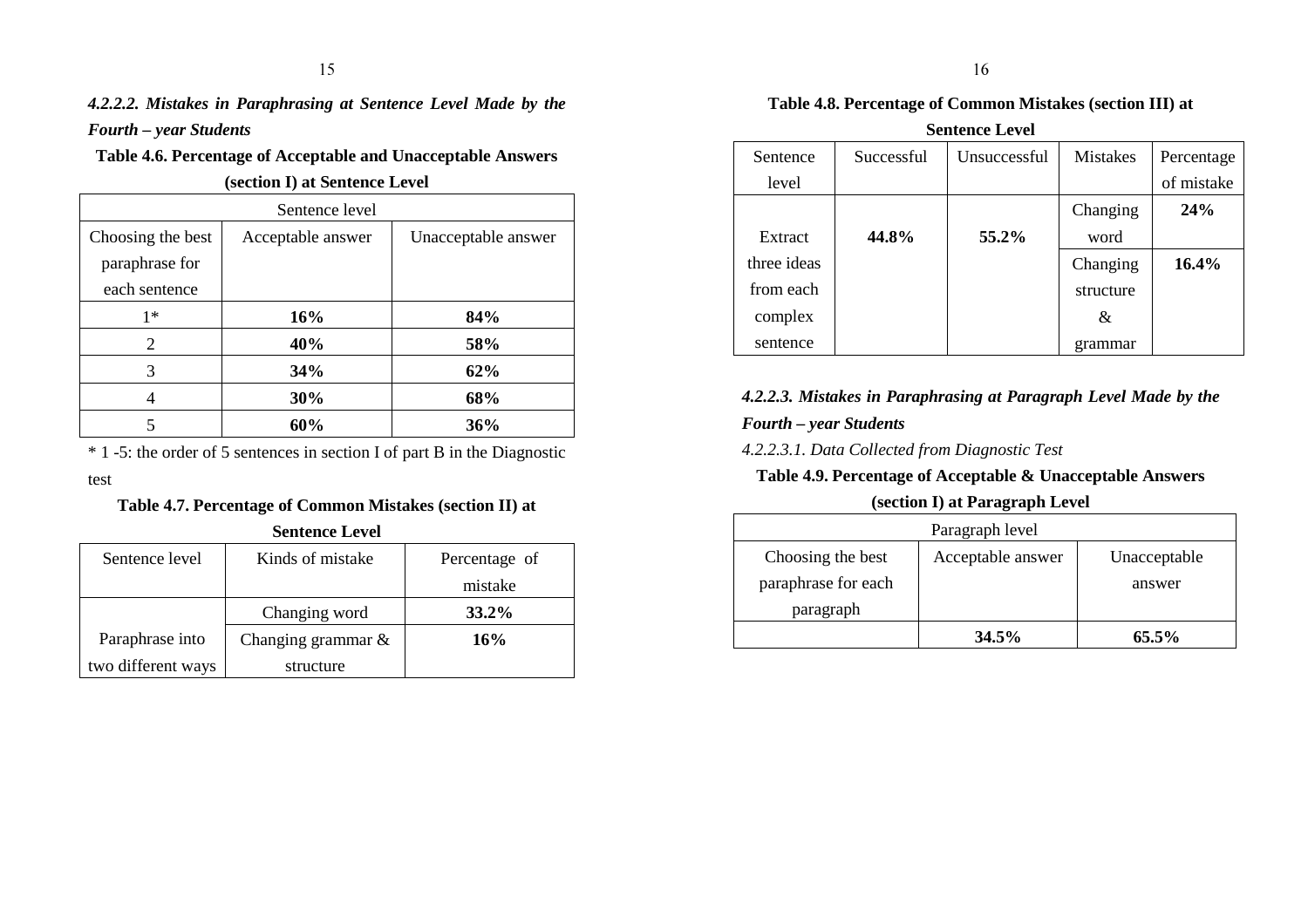**Table 4.10. Percentage of Common Mistakes (section II) at** 

| <b>Paragraph Level</b> |                              |                 |               |  |
|------------------------|------------------------------|-----------------|---------------|--|
| Paragraph level        | Kinds of mistake             |                 | Percentage of |  |
|                        |                              |                 | mistake       |  |
|                        |                              | Changing word   | 22.5%         |  |
|                        | Changing structure & grammar |                 | 40%           |  |
|                        | Changing order of idea       |                 | $0\%$         |  |
| Paraphrase in          |                              | Word-for-word   | $0\%$         |  |
| your own ways          |                              | Paraphrase      | $0\%$         |  |
|                        | Plagiarism                   | Patchwork       | 15%           |  |
|                        |                              | Stealing an apt | $0\%$         |  |
|                        |                              | term            |               |  |

### *4.2.2.3.2. Data Collected from Graduation Papers*

**Table 4.11. Percentage of common mistakes at paragraph level** 

| Paragraph level     |                      |            |  |
|---------------------|----------------------|------------|--|
|                     | Word-for-word        | <b>20%</b> |  |
|                     | Paraphrase           | 40%        |  |
| Kinds of Plagiarism | Patchwork            | <b>13%</b> |  |
|                     | Stealing an apt term | 6.6 $%$    |  |

#### **4.3. RESULT DISCUSSIONS**

 **4.3.1. To What Extent are the Fourth-year Students of English at the Da Nang College of Foreign Languages Aware of Paraphrasing Skill?** *(data collected from the Questionnaire)* 

**4.3.2**. **What Kinds of Mistakes do the Fourth-year Students of English at the Da Nang College of Foreign Languages usually Make?** *(data collected from the Diagnostic test)* 

**4.3.3. What Kinds of Mistakes do the Graduated Students ofEnglish at the Da Nang College of Foreign Languages usually Make in their Graduation Papers?** *(data collected from Graduation papers)* 

## **4.4. SUGGESTED EXERCISES FOR PRACTICING PARAPHRASING**

**4.4.1. Exercise 1:** *(Word & Phrase level)* 

**4.4.2. Exercise 2:** *(Sentence level)* 

**4.4.1. Exercise 3:** *(Paragraph level)*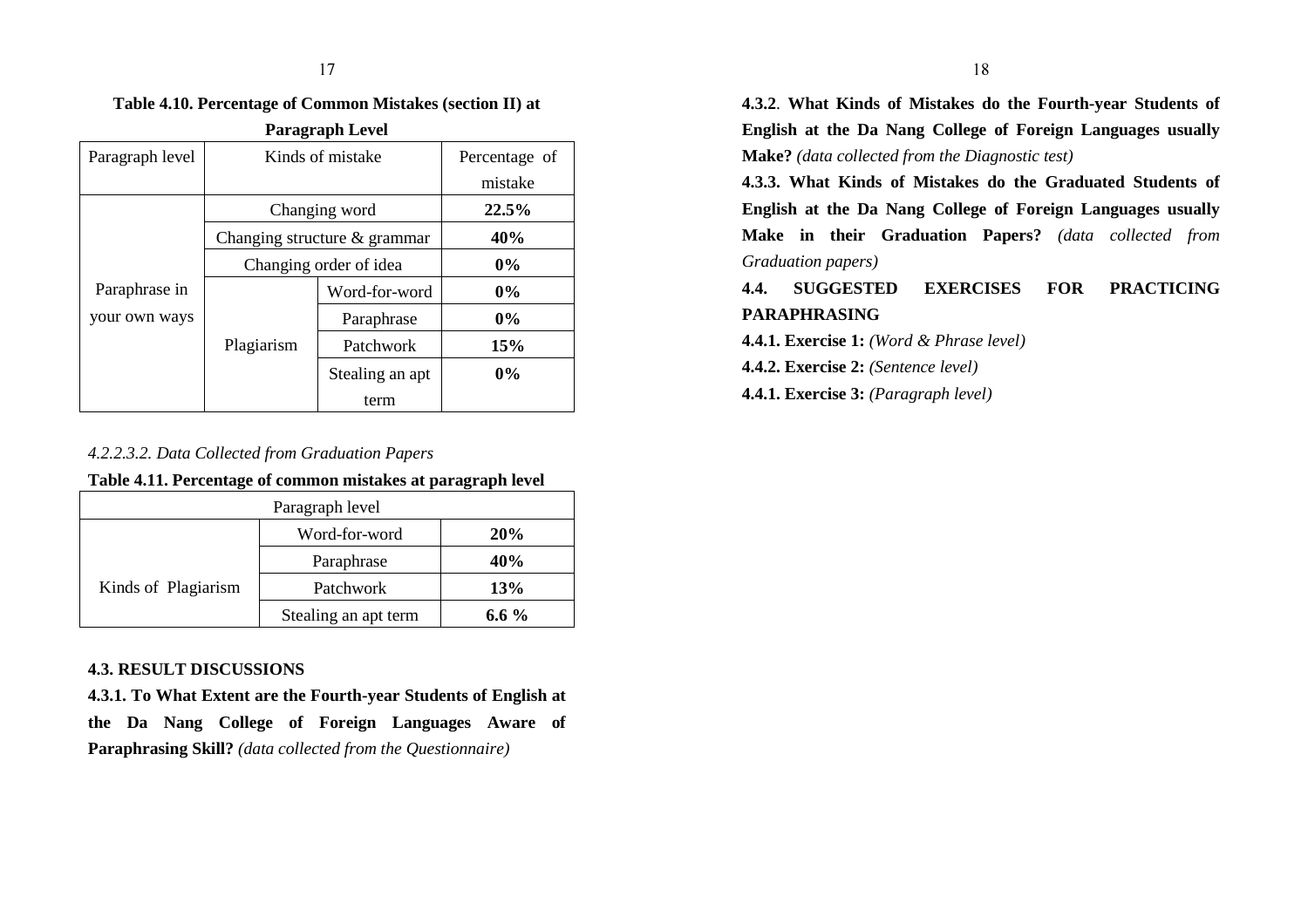## **Chapter 5 CONCLUSION AND RECOMMENDATION**

#### **5.1. SUMMARY OF THE STUDY**

 This study aimed at examining and determining the mistakes in paraphrasing skills made by fourth – year students at the College of Foreign Languages at Da Nang University, as well as helping both Vietnamese teachers and students to approach these skills more effectively. Four research questions and four hypotheses were set out to fulfill these objectives. Following are the main findings from the investigation.

 Firstly, the study outlined the definition as well as the main kinds of paraphrasing. Comparison of three types of borrowing ideas - quoting, summarizing and paraphrasing - are taken into consideration by the researcher to help students easily distinguish between them. Common mistakes in paraphrasing in academic writing were analysed, helping the researcher to formulate a basic theory. In particular, strategies for good paraphrasing were also addressed.

 Secondly, by means of a Questionnaire and Diagnostic Test administered to the fourth–year English Language students at the College of Foreign Languages, as well as analysis of Graduation Papers, we have gathered data on students' attitudes toward paraphrasing, plagiarism and their awareness in improving these skills, and avoiding plagiarism.

The kinds of mistakes they made were identified with an exploration of the reasons for those mistakes. It was evident that the students were motivated to learn paraphrasing skills, however, both objective

and subjective reasons had prevented their progress in this area. Insufficients time devoted to practice more exercises on paraphrasing when they did not pay much attention to paraphrasing, especially, at paragraph level.

Consequently, they could paraphrase quite well at word level and sentence level by replacing words with synonyms, antonyms and defining expressions, and changing structure by starting at different places. However students were very confused by whole paragraphs, as they did not always understand the whole content of the original passage, so were unable to retain all the main ideas in the paraphrased one. In addition, they were confused by paraphrasing methods at this level. Hence, the tendency was to plagiarize and patchwork the original.

 Thirdly, basing on the kinds of mistakes that predominated, we would also like to suggest some strategies for teachers and students to teach and study paraphrasing skills more effectively.

 Finally, both teachers and students should give more attention to these kinds of skills, as an aid to language acquisition in general and the English language in particular.

#### **5.2. CONCLUSIONS**

Firstly, the awareness of the fourth-year students of paraphrasing skills was very high. This was expressed by **73%** giving the right definition and **52%** presenting the correct four kinds of paraphrasing. Most of them (**59%**) clearly indicated the differences between paraphrasing, summarizing and quoting.

Secondly, in terms of *students' preference and difficulties in paraphrasing*, we could see that **47%** of the students preferred *changing sentence structure*, **43%** liked *changing word*, and **40%**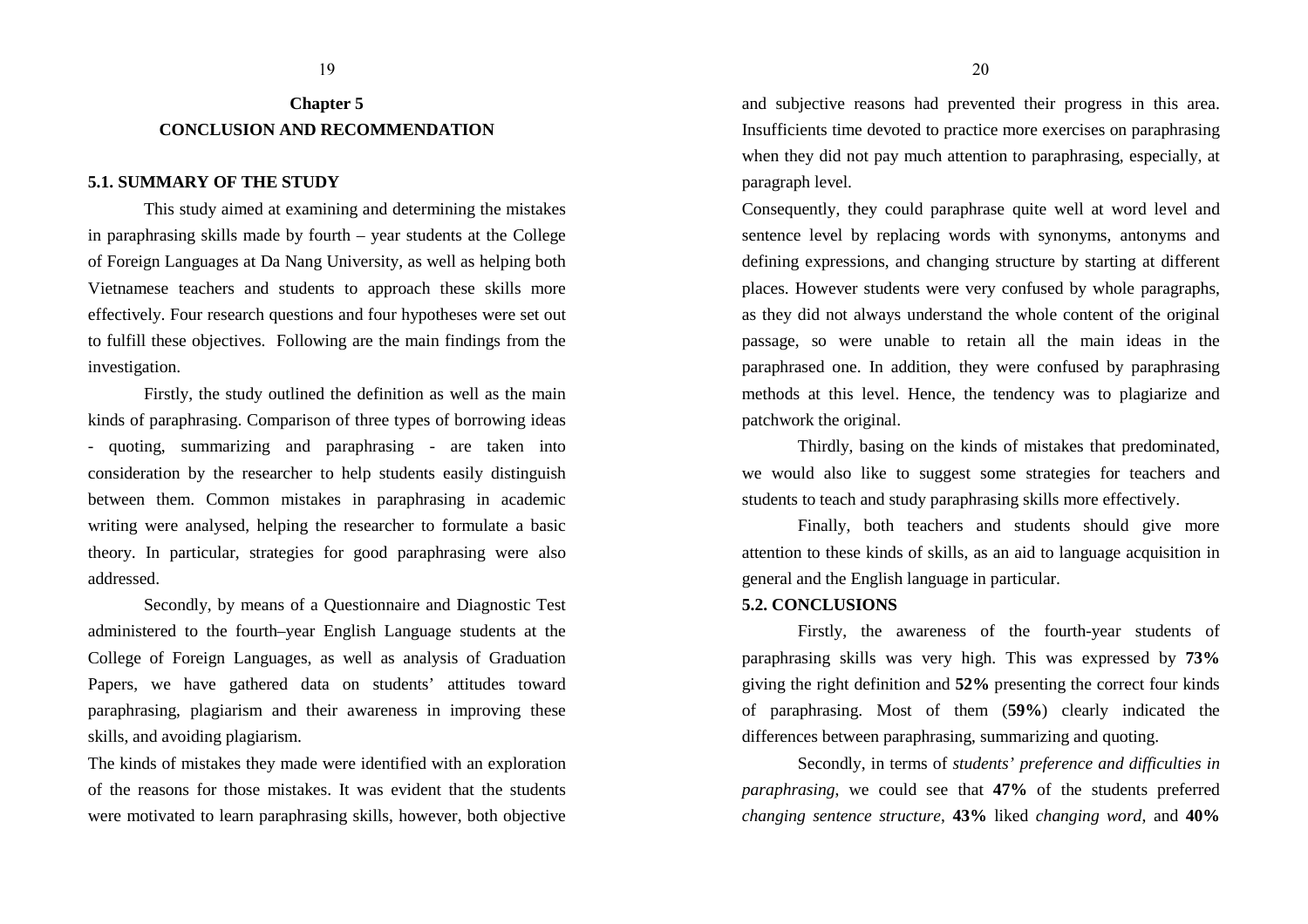preferred *changing structure of ideas* in their paraphrasing, whereas, **46%** of the students liked paraphrasing at *sentence level* and **36%** preferred *phrase level.* Most of them did not like paraphrasing at paragraph level (**20%**). Turning to difficulties in this sub-skill, **60%** met difficulties in *changing structure of ideas* in their paraphrasing. A few of them had difficulty in *changing word order* (**8%**).

Thirdly, with regard to *students' awareness of plagiarism and its avoidance,* we can see that the number of correct answers was very high. **96%** presented the right definition, **44%** gave the right types of plagiarism and **56%** indicated the right ways to avoid this mistake.

Finally, with reference to *students' improvement of paraphrasing skills*, **51%** indicated *practicing more exercises* and **49%** *reading more books on paraphrasing* as their best ways to improve this sub-skill. When asked what kind of help they needed from their teacher, **60%** responded that they needed their teacher to *explain, to give more exercises and to give them team-work exercises* in paraphrasing.

In the Diagnostic Test, we drew three conclusions.

 Firstly, in terms of *word and phrase level*, the number of students giving the right answer in *multiple-choice* exercises was higher than that in *replacing synonyms*.

 Secondly, at sentence level, in the first section with multiplechoice exercises, the highest percentage of right answers was in the sentence in which *changing word order* and *replacing words* took place (**60%**) whereas the lowest rate was in the sentence with *changing sentence structure* (**16%**)*.* Also, at this level, in the second section, when the students were asked to paraphrase each given sentence in two different ways, there were **50.8%** giving successful answers. The most common mistakes at this section were *changing word* (**33.2%**) and *changing grammar and structure* (**16%**). In the third section of this level, when the students were asked to extract three ideas from each complex sentence, there were **44.8%** showing successful answers. The most common mistakes at this section were also *changing word* (**24%**) and *changing grammar and structure* (**16.4%**).

Thirdly, at paragraph level, in the first section with multiplechoice exercise, there were **34.5%** giving acceptable answers. In the second section of this level, when the students were asked to paraphrase paragraphs, there were **28%** giving answers. Among these answer, **40%** made mistake in *changing structure & grammar*, **22.5%** made mistake in *changing word*, **15%** made *patchwork plagiarism.* Another **22.5%** made the mistake of *summarizing,* rather than paraphrasing or lost or added information to the original paragraphs.

Through Graduation Papers of 15 graduates, there were **33.3%** succeeding with paraphrasing skills. The common mistakes were *word-for-word plagiarism* (**40%**), *patchwork* (**30%**)*, paraphrase plagiarism* (**20%**) *and stealing an apt term* (**20%**)*.*In addition, there were some Graduation Papers in which the students made both mistakes: *paraphrase plagiarism* and *stealing an apt term; patchwork* and *word-for-word plagiarism*. These Graduation Papers took up **2%** of the unsuccessful ones.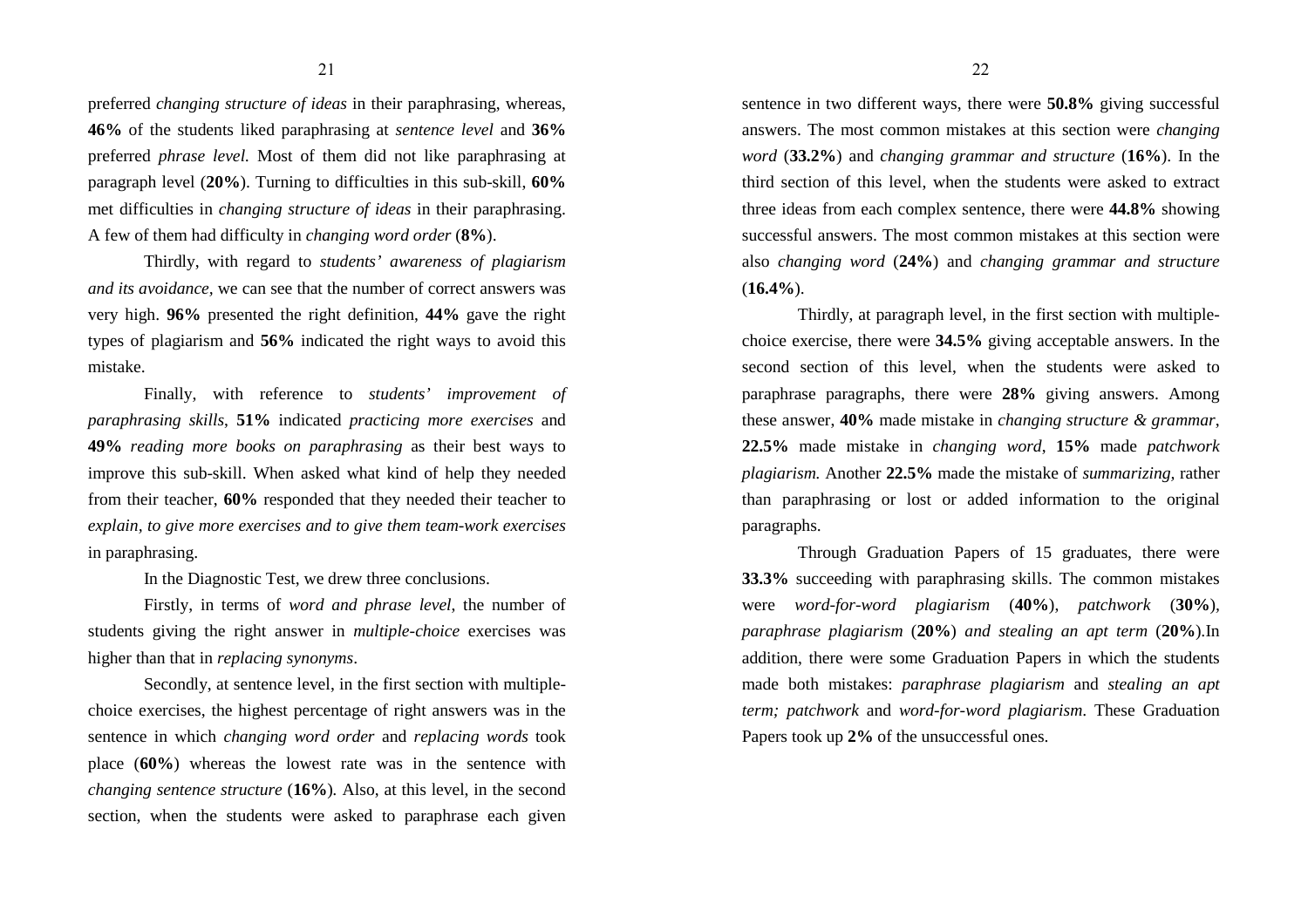## **5.3. IMPLICATIONS FOR TEACHING AND LEARNING5.3.1. Implications for the Learners**

Firstly, on account of the paraphrasing methods andsuggestions highlighted in this study *(2.2.6.2),* Vietnamese students may find it beneficial for academic writing.

Secondly, regular practice hones paraphrasing skills. This suggestion requires a great effort by students themselves. In other words, besides the tasks given by the teacher, students should practice on their own, for example, by doing Toelf Ibt exercises. In addition, students should utilise this skill where suitable, such as in writing essays and assignments and certainly, in their graduation paper.

Thirdly, students should be given pair-work or group-work exercises, so that they can peer-correct. Correcting each other's paraphrasing tasks involves reading the original text carefully to comprehend the whole content. Analyzing and correcting each other's mistakes has reciprocal benefits, and will help them remember those mistakes and avoid making them later.

If students want to successfully paraphrase, they should avoid plagiarism by following one of these three tips:

**1)** Take notes in your own words. A good strategy is: read, put away your books and think, and then write your notes.

**2)** Acknowledge quotations, even in your own notes. This will help you avoid accidental plagiarism when you copy from your own notes, not realising the words were copied from a textbook.

**3)** If you use the ideas of other people, be explicit about it. That is to say, cite the relevant author at the relevant point in your writing. It is then not possible for anyone to accuse you of cheating or stealing

someone else's work. It will also indicate that you know the background [50].

#### **5.3.2. Implications for the Teachers**

It is my hope, that this study offers useful suggestions on teaching paraphrasing skills by thorough explanation, demonstration of methods and suggestions for paraphrasing, especially at paragraph level and the setting of more practice exercises. In addition, it would be helpful if teachers gave their students more opportunities to practice in class in pairs or groups, under their supervision, and gave more practice exercises.

Also, teachers need to pay more attention to paraphrasing, because it is considered one of the fundamental techniques of academic writing. This skill will help their students greatly in writing essays and assignments, as well as their graduation paper in the final year.

The most difficult level which most of the students face is paraphrasing paragraphs. In order to solve this problem, we would like to introduce the theory with an example from two famous linguists that teachers can apply in teaching.

 According to Alice Oshima, Ann Hogue [13], there are 4 steps to writing a good paraphrase:

**STEP 1:** Read the original passage several times until you understand it fully. Look up unfamiliar words, and find synonyms for them. If you need to take notes, write down only one or two words for each idea – not complete sentences.

**STEP 2:** Write your paraphrase from memory. Include as much of the information as you remember. Don't look at the original while you are writing.